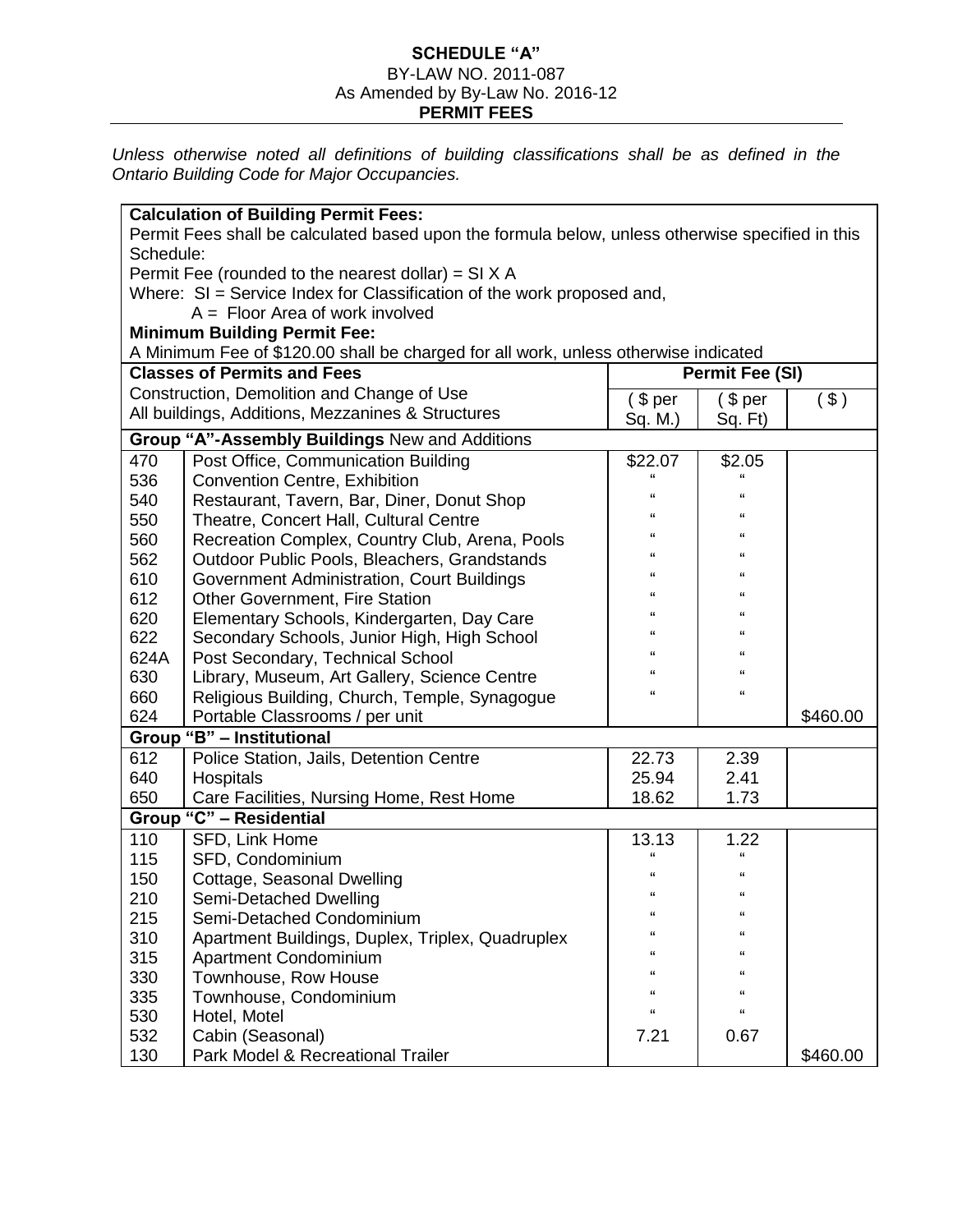| <b>Group "D" - Business &amp; Personal Services</b> |                                                                |            |            |                 |  |  |  |
|-----------------------------------------------------|----------------------------------------------------------------|------------|------------|-----------------|--|--|--|
| 520                                                 | Office Buildings (Superstructure only)                         | 15.07      | 1.40       |                 |  |  |  |
| 522                                                 | Office Complex, Office/Retail, Office/Apartment                | 19.91      | 1.85       |                 |  |  |  |
| <b>Group "E"- Mercantile</b>                        |                                                                |            |            |                 |  |  |  |
| 05                                                  | Retail Stores (Superstructure Only)                            | 8.93       | 0.83       |                 |  |  |  |
| 512                                                 | Retail Complex, Plaza Mall, Shopping Centre                    | 12.81      | 1.19       |                 |  |  |  |
|                                                     | Group "F" - Industrial                                         |            |            |                 |  |  |  |
| 410                                                 | <b>Primary Industry</b>                                        | 9.90       | 0.92       |                 |  |  |  |
| 430                                                 | Manufacturing, Processing, Assembly, Mill, Printing            | 8.93       | 0.83       |                 |  |  |  |
| 440                                                 | <b>Transportation Terminal, Bus/Truck Terminal</b>             | £          |            |                 |  |  |  |
| 450                                                 | Maintenance Bldg, Accessory Bldg. Low Hazard                   | 7.43       | 0.69       |                 |  |  |  |
| 460                                                 | Storage, Warehouse, Industrial Mall Factories                  |            |            |                 |  |  |  |
| 480                                                 | Utility, Hydro Control Bldg, Water & Sewage Control            | $\epsilon$ | $\Omega$   |                 |  |  |  |
| 490                                                 | Incinerator, Waste Sorting Bldg.                               | $\epsilon$ | $\epsilon$ |                 |  |  |  |
| 572                                                 | Parking Garage, Dock                                           | 6.14       | 0.57       |                 |  |  |  |
|                                                     | Service Station, Auto Repair Garage, Specialty Shop            | 8.93       | 0.83       |                 |  |  |  |
|                                                     | <b>Farm Buildings</b>                                          |            |            |                 |  |  |  |
| 410                                                 | Specialty Barns / Broiler / Dairy (Insul. / HVAC)              | 6.67       | 0.62       |                 |  |  |  |
| 410A                                                | Pole / Framed / Heavy Timber Barn                              | 5.17       | 0.48       |                 |  |  |  |
| 410B                                                | Hoop / Quansat                                                 | 2.48       | 0.23       |                 |  |  |  |
| 410C                                                | Silos:                                                         |            |            |                 |  |  |  |
|                                                     | a) Tower                                                       |            |            | <b>Line 700</b> |  |  |  |
|                                                     | b) Horizontal/Bunker                                           |            |            | <b>Line 700</b> |  |  |  |
| 410D                                                | Manure Storage Tanks, Anaerobic Digester                       |            |            |                 |  |  |  |
|                                                     | a) Uncovered                                                   |            |            | <b>Line 700</b> |  |  |  |
|                                                     | b) Covered                                                     |            |            | <b>Line 700</b> |  |  |  |
|                                                     | <b>Grain Bins/Slatted Floor Storage Facilities</b>             |            |            | <b>Line 700</b> |  |  |  |
|                                                     | <b>Foundations Permit Only</b>                                 |            |            |                 |  |  |  |
| 04                                                  | Standard per sq. ft.                                           | 2.15       | 0.20       |                 |  |  |  |
| 04A                                                 | Underpinning per linear foot                                   | 3.25       | 0.99       |                 |  |  |  |
| 04B                                                 | Deep Foundations, Caissons, Pylons                             |            |            | <b>Line 700</b> |  |  |  |
|                                                     | <b>Interior Alterations / Renovations: All Classifications</b> |            |            |                 |  |  |  |
| 02                                                  | Alterations and renovations to existing finished areas,        | 4.31       | 0.40       |                 |  |  |  |
|                                                     | new roof structures                                            |            |            |                 |  |  |  |
| 03                                                  | Interior finishes to existing unfinished buildings             | 5.60       | 0.52       |                 |  |  |  |
|                                                     | (Residential basements and major renovation)                   |            |            |                 |  |  |  |
| <b>Conversions / De-Conversion</b>                  |                                                                |            |            |                 |  |  |  |
| 16                                                  | Change of Use (No Work or Construction Required)               |            |            | 205.00          |  |  |  |
|                                                     | <b>Special Categories:</b>                                     |            |            |                 |  |  |  |
| 12                                                  | <b>Air Supported Structures</b>                                | 4.09       | 0.38       |                 |  |  |  |
|                                                     | <b>Temporary Tents</b>                                         |            |            |                 |  |  |  |
| 12A                                                 | a) Single Tent (over 646 sq ft)                                |            |            | 120.00          |  |  |  |
| 12B                                                 | b) $<$ 1 and $>$ 10 Tents                                      |            |            | 160.00          |  |  |  |
| 12C                                                 | c) Over 10 Tents                                               |            |            | 217.00          |  |  |  |
| <b>12D</b>                                          | Temporary Buildings / Sq. Ft. per building (12)                | 4.09       | 0.38       |                 |  |  |  |
| 12E                                                 | Relocated Buildings within Municipality                        |            |            | 130.00          |  |  |  |
| 12F                                                 | Relocated Buildings from other Municipality                    |            |            | 259.00          |  |  |  |
| 12G                                                 | <b>Public Swimming Pools/Spas</b>                              | 13.88      | 1.29       |                 |  |  |  |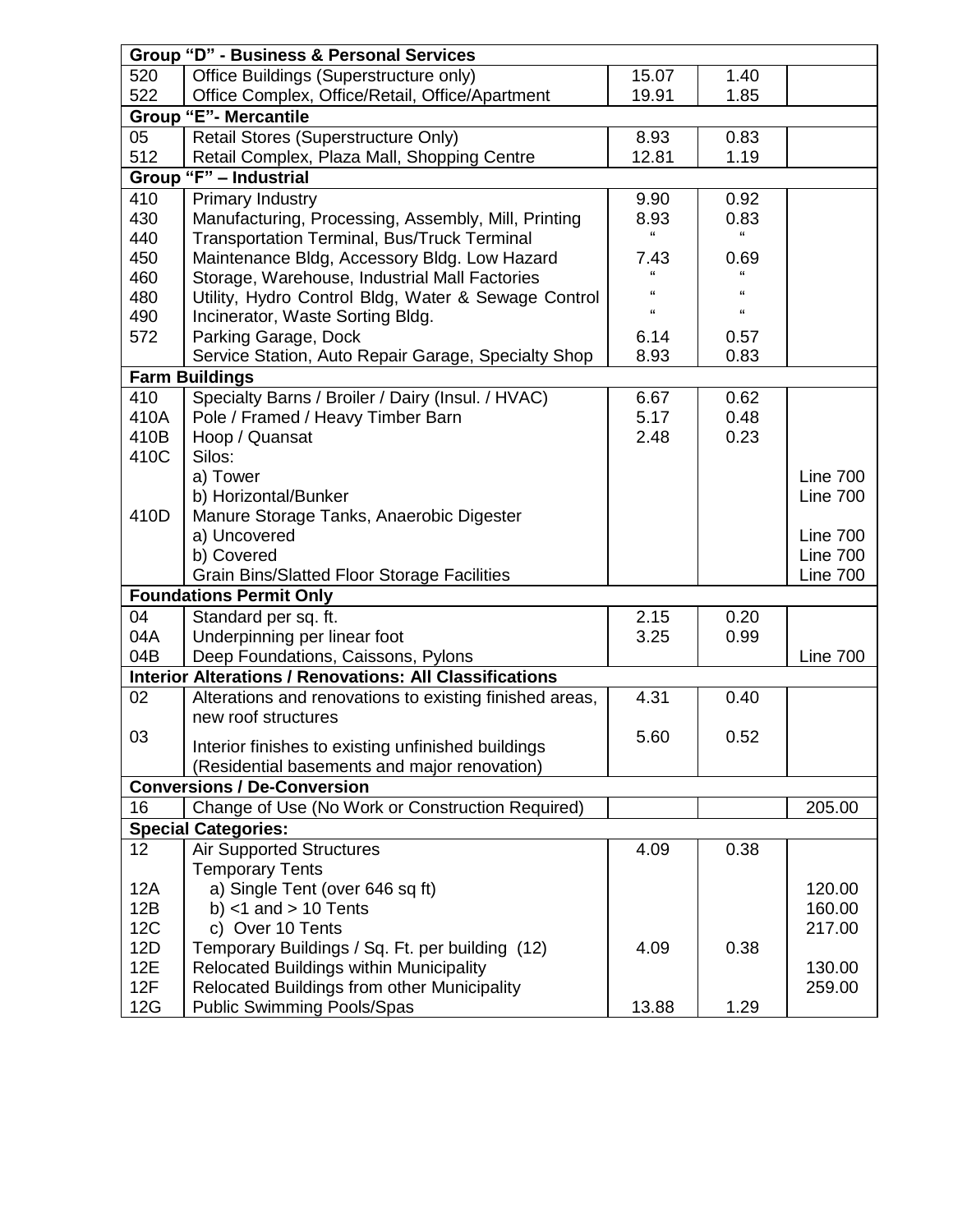|                   | <b>Miscellaneous</b>                                       |                                |      |                 |  |  |  |
|-------------------|------------------------------------------------------------|--------------------------------|------|-----------------|--|--|--|
| 110A              | <b>Residential Additions</b>                               | 13.13                          | 1.22 |                 |  |  |  |
| 110B              | Sunroom/Add-a-Room Additions                               | 8.40                           | 0.78 |                 |  |  |  |
| 15                | Garage / Carport (per bay at time of house construction)   |                                |      | 81.00           |  |  |  |
| 03A               | Accessory Bldg., Detached Garage, Other Garage             | 6.67                           | 0.62 |                 |  |  |  |
| 03B               | Deck, Porch, Exterior Stairs                               |                                |      | 120.00          |  |  |  |
| 03C               | Fireplaces/ Woodstove / Chimney                            |                                |      | 201.00          |  |  |  |
| 03D               | Balcony Guard replacement (per linear meter / ft)          | 1.18                           | 0.11 |                 |  |  |  |
| 03E               | Ceiling (new / replacement per sq. meter /ft.)             | 1.18                           | 0.11 |                 |  |  |  |
| 03F               | Re-clad Exterior Walls (per sq. meter / ft.)               | 1.18                           | 0.11 |                 |  |  |  |
| 03G               | Designated Structures as per OBC                           |                                |      |                 |  |  |  |
|                   | <b>Crane Runways</b><br>a)                                 |                                |      | 337.00          |  |  |  |
|                   | <b>Exterior Tank and Support</b><br>b)                     |                                |      | 471.00          |  |  |  |
|                   | Retaining walls per linear meter / foot)<br>C)             | 9.44                           | 2.88 |                 |  |  |  |
|                   | <b>Windmills per Tower</b><br>d)                           |                                |      | <b>Line 700</b> |  |  |  |
| 03H               | <b>Storefront Replacement</b>                              |                                |      | 402.00          |  |  |  |
| 031               | Elevator/Escalator/Lift                                    |                                |      | <b>Line 700</b> |  |  |  |
|                   | <b>Mechanical Work Only</b>                                |                                |      |                 |  |  |  |
| 06A               | HVAC New (per residential suite)                           |                                |      | 120.00          |  |  |  |
| 06B               | HVAC New (Non-residential) (per sq. meter / ft.)           | 0.97                           | 0.09 |                 |  |  |  |
| 06C               | Automatic Sprinkler/ Standpipe System (N.F.P.A. 13 &       | 0.65                           | 0.06 |                 |  |  |  |
| 06D               | 14)                                                        |                                |      |                 |  |  |  |
|                   | Exhaust Systems (Commercial Kitchen, Spray Booth,          |                                |      | 234.00          |  |  |  |
|                   | Dust Collector)                                            |                                |      |                 |  |  |  |
|                   | <b>Electrical Work Only</b>                                |                                |      |                 |  |  |  |
| 06E               | Fire Alarm (Minimum Fee \$180.00)                          | 0.75                           | 0.07 |                 |  |  |  |
| 06F               | Electromagnetic Locks & Hold Open Devices (each)           |                                |      | 81.00           |  |  |  |
|                   | <b>Plumbing Work Only</b>                                  |                                |      |                 |  |  |  |
| 06G               | Plumbing New (per fixture)                                 |                                |      | 14.89           |  |  |  |
| 06H               | Catch Basins / Manholes / Roof drains (each)               |                                |      | 14.89           |  |  |  |
| 061               | Building Outside Services - SFD, Semi, Duplex              |                                |      | 120.00          |  |  |  |
| 06J               | Building/Site Services (per linear foot)                   | 1.94                           | 0.59 |                 |  |  |  |
| 06K               | Private Sewage Systems - New                               |                                |      | 685.00          |  |  |  |
| 06L               | Private Sewage System - Repair/Alteration                  |                                |      | 230.00          |  |  |  |
| 06M               | Testable Backflow Prevention Device (each)                 |                                |      | 95.00           |  |  |  |
| 06N               | Private Septic Re-inspection Fee                           |                                |      | \$460.00        |  |  |  |
| Signs (           | Ontario Building Code only / See Sign Bylaw Fees)          |                                |      |                 |  |  |  |
| 100               | Fascia Signs                                               |                                |      | 119.00          |  |  |  |
| 150               | Projecting                                                 |                                |      | 283.00          |  |  |  |
| 200               | Ground/Pylon (over 25' in height and 125 Sq. Ft. in area)  |                                |      | 385.00          |  |  |  |
| <b>Other Fees</b> |                                                            |                                |      |                 |  |  |  |
| 250               | <b>Occupy Permits</b>                                      |                                |      |                 |  |  |  |
|                   | a) Unfinished Building (Per Unit)                          |                                |      | 63.00           |  |  |  |
|                   | b) Finished Building (other than Residential)              |                                |      | 162.00          |  |  |  |
|                   | Finished Residential Units (Section 1.3.3.4)<br>C)         |                                |      | 86.00           |  |  |  |
| 300               | <b>Conditional / Partial Permit</b>                        |                                |      | 162.00          |  |  |  |
| 350               | Permit to Authorize Alternate Solution (See Note (C)       |                                |      | 402.00          |  |  |  |
| 400               | Special Inspection not related to an active Permit         |                                |      | 117.00          |  |  |  |
| 450               | Inspection to clear outstanding deficiencies               |                                |      | 110.00          |  |  |  |
| 550               | Transfer of Ownership (Permit)                             |                                |      | 120.00          |  |  |  |
| 600               | Permit to Authorize a Material Change to Permit            |                                |      | 388.00          |  |  |  |
| 650               | Exterior Basement Walkout (with stairs and retaining wall) |                                |      | 192.00          |  |  |  |
| 675               | Solar Panel Retrofit Installation (See Note D)             |                                |      | 195.00          |  |  |  |
| 12G               | Demolition Permit (Minimum Fee \$120.00)                   | 1.94                           | 0.18 |                 |  |  |  |
| 700               | Fee for Items not listed above                             | \$12.50 / \$1,000 of Estimated |      |                 |  |  |  |
|                   |                                                            | <b>Construction Value</b>      |      |                 |  |  |  |